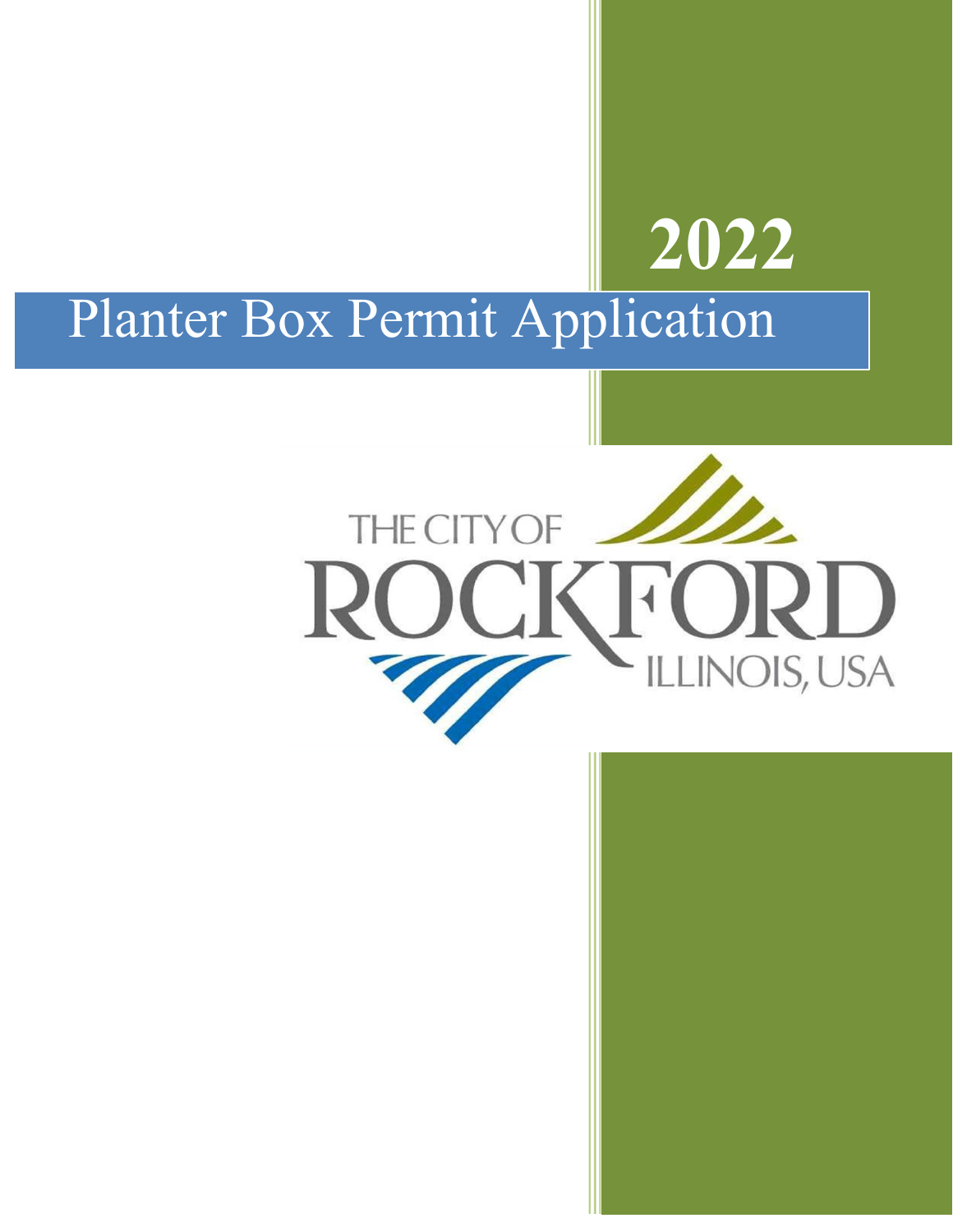

#### **City of Rockford, Illinois Public Works Department Construction and Development Services** 425 East State Street, Rockford, IL 61104 Phone: (815) 987-5570 Fax: (815) 967-7052 Web: www.rockfordil.gov



**LANDSCAPING/PLANTER PERMIT APPLICATION** 

(To tunnel, bore, excavate, dig or other such work in City street, alley, sidewalk, terrace or other public right-of-way)

|                                                                                                                                                                                                            | PERMIT#:    |                                                                            |
|------------------------------------------------------------------------------------------------------------------------------------------------------------------------------------------------------------|-------------|----------------------------------------------------------------------------|
| (DATE OF APPLICATION)                                                                                                                                                                                      |             |                                                                            |
| (APPLICANT NAME) (PLEASE PRINT)<br>$\Box$ UTILITY COMPANY OR $\Box$ CONTRACTOR OR $\Box$ HOMEOWNER<br>(CHECK ONE BOX)<br>(IS APPLICANT)                                                                    | (ADDRESS)   | (IF BUILT BY A CONTRACTOR-GIVE NAME)                                       |
| (PLEASE PRINT)<br>(APPLICANT ADDRESS)                                                                                                                                                                      |             |                                                                            |
| (PHONE)                                                                                                                                                                                                    | PHONE)      | (FAX)                                                                      |
| (APPLICANT SIGNATURE)<br>The above applicant hereby agrees to perform the work in accordance with the provisions and as set forth in Chapter 26 as revised, of the City of<br>Rockford, Code of Ordinance. |             |                                                                            |
| (DESCRIPTION OF WORK)                                                                                                                                                                                      |             |                                                                            |
| (LOCATION OF PLANTER - HOUSE ADDRESS & STREET NAME                                                                                                                                                         |             | $\Box$ PAVEMENT $\Box$ ALLEY $\Box$ SIDEWALK $\Box$ TERRACE<br>$\Box$ CURB |
| (PLANTER IS LOCATED BETWEEN THESE TWO SIDE STREETS)                                                                                                                                                        |             |                                                                            |
| <b>THRU</b><br>$a.m.$ $p.m$<br>(DATE WORK WILL BE DONE)<br>(ESTIMATED WORK HOURS)                                                                                                                          |             |                                                                            |
| PROOF OF INSURANCE AND BOND WITH CITY REQUIRED<br><b>CONSTRUCTION: \$30.00</b>                                                                                                                             |             |                                                                            |
| (APPROVED BY) (PUBLIC WORKS DEPT.)<br>(DATE OF APPROVAL)                                                                                                                                                   | \$<br>(FEE) | (INTERNAL PAY CODE 1010 61403)                                             |
| (SPECIAL CONDITIONS)<br>CONTACT THE PUBLIC WORKS ENGINEERING DEPARTMENT FOR A FINAL INSPECTION AT 987-<br>5570.                                                                                            |             |                                                                            |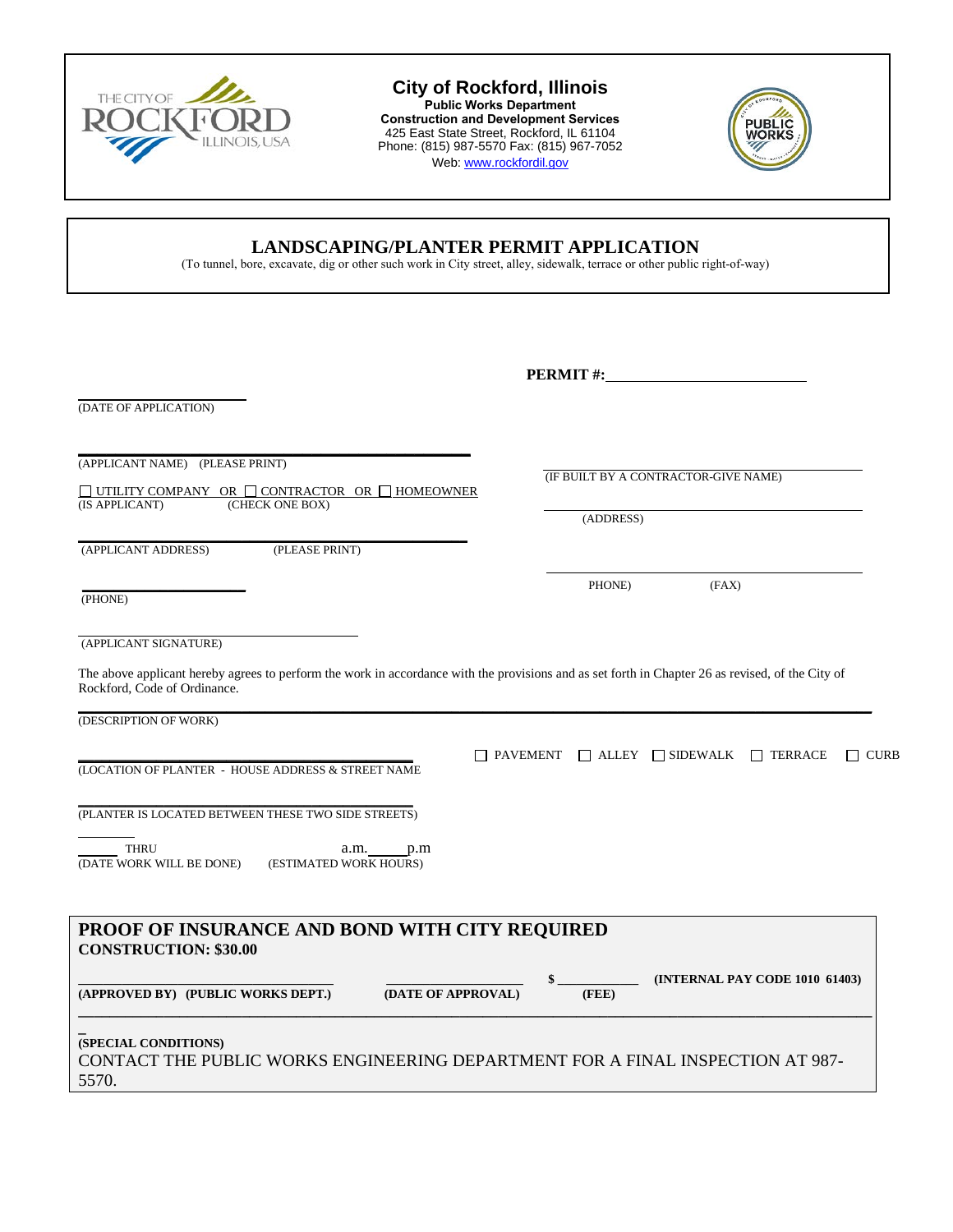

**City of Rockford, Illinois Public Works Department Construction and Development Services**  425 East State Street, Rockford, IL 61104 Phone: (815) 987-5570 Fax: (815) 967-7052 Web: www.rockfordil.gov



#### **AGREEMENT FOR MAINTENANCE OF LANDSCAPING AND/OR PLANTINGS IN THE CITY OF ROCKFORD RIGHT-OF-WAY**

This Agreement is dated as of the \_\_\_\_ day of \_\_\_\_\_\_\_\_\_, 200\_\_\_, by and between the CITY OF ROCKFORD, a municipal corporation, ("City"), and  $($ "Participant").

#### **RECITALS:**

WHEREAS, the Participant wishes to install landscaping, plantings, and/or a planter in the City of Rockford right-of-way; and

WHEREAS, the City wishes to permit such installation to encourage the beautification of the community, subject to the terms and conditions herein.

### NOW, THEREFORE, IT IS AGREED AS FOLLOWS:

| Installation.<br>check one                      | Participant will install the following:<br>description of landscaping/plantings |  |
|-------------------------------------------------|---------------------------------------------------------------------------------|--|
| landscaping/plantings<br>(no planter container) |                                                                                 |  |
| planter w/plantings                             |                                                                                 |  |
| at the following location:                      |                                                                                 |  |

(List street address or corner **and** ROW description, i.e. median, sidewalk, etc.) upon obtaining a permit to do so by the Department of Public Works. Participant agrees to abide by any conditions contained in the permit.

2. Maintenance. Participant agrees to maintain the landscaping/plantings, including weeding and watering. If a planter is being used, Participant agrees to maintain the planter in a clean and safe condition in the location approved.

3. Indemnification and Hold Harmless. Participant agrees to that it shall indemnify and hold harmless the City of Rockford from any obligations, claims, suits, judgments, attorney's fees or costs whatsoever arising from or growing out of the acts or omissions of Participant and any of its officers, agents, employees, members or volunteers, that occur while acting of behalf of Participant while installing or maintaining the landscaping/plantings and/of planter. Participant also agrees that he/she/it will be responsible for any damage to the public right-of-way caused by any planter. The City of Rockford agrees that if it receives notice of any suit or claim for which the City of Rockford intends to seek indemnity from the Participant the City shall within sixty (60) days of receipt of said suit of claim notify the Participant in writing thereof.

3. City's Remedies for Noncompliance. If in the opinion of the City Engineer or his designee the landscaping/plantings and/or the planter are not being maintained as required by this Agreement, the issued permit, and any applicable laws or regulations,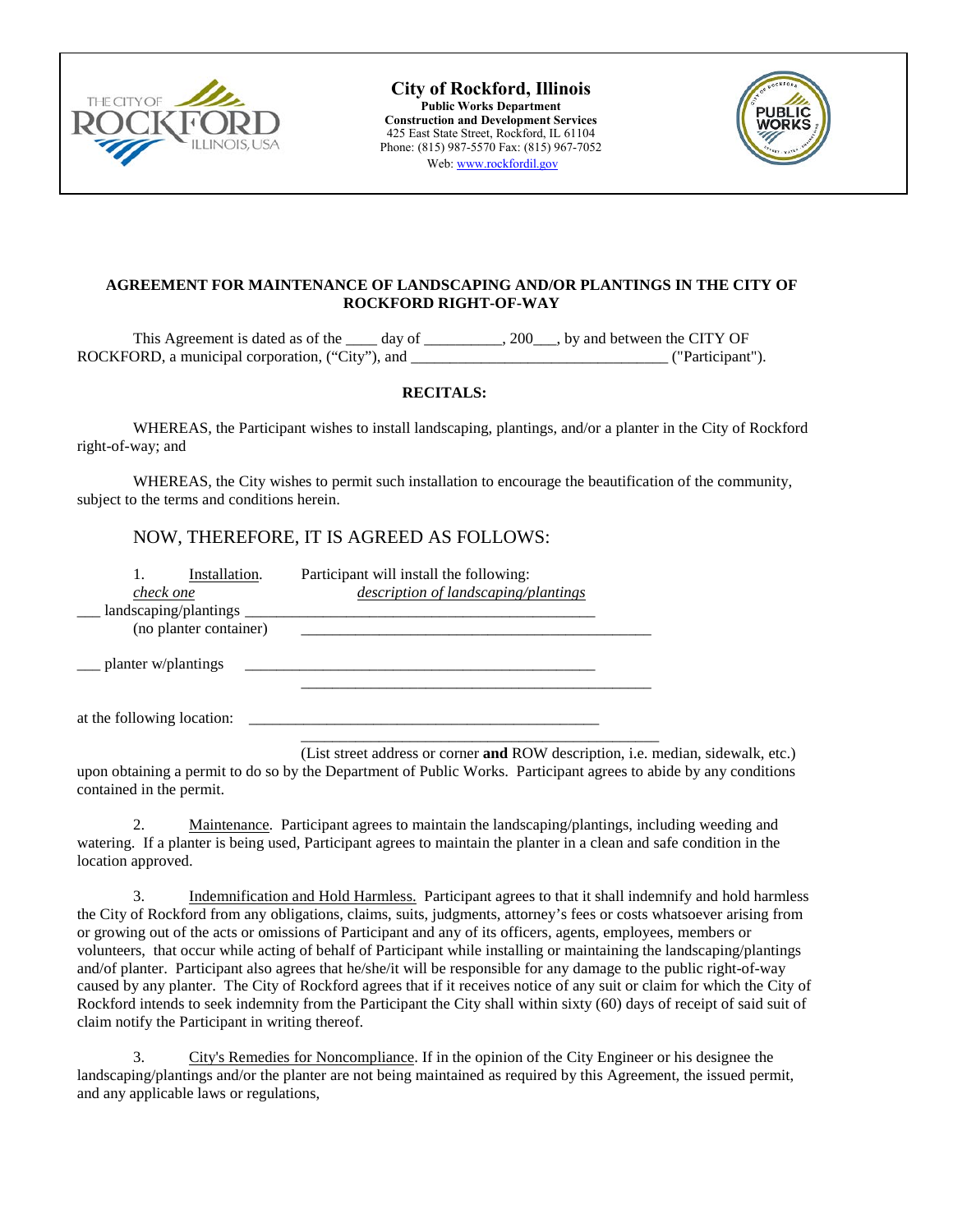

**City of Rockford, Illinois Public Works Department Construction and Development Services**  425 East State Street, Rockford, IL 61104 Phone: (815) 987-5570 Fax: (815) 967-7052 Web: www.rockfordil.gov



the City Engineer or his designee may, upon notice described below, either: a. remove the landscaping/plantings and/or the planter, or b. elect to maintain the landscaping/plantings and/or planter, but may subsequently remove with no further notice required. The City shall not be liable to the Participant in any way for said removal or takeover, and shall not be required to return the planter to the Participant. Prior to taking such action the City Engineer or his designee shall notify Participant of the maintenance deficiency in writing at the address herein or at such address Participant has designated in writing to the City as Participant's current address. The notice shall advise the Participant that the Participant has fourteen (14) days to correct the deficiency.

4. Notices. All notice, requests, demands and other communication (collectively "Notices") hereunder shall be in writing and given by personal delivery or U.S. mail, postage prepaid, at the following addresses or at such other addresses as the parties may designate by Notice given in the above-described manner: City: Participant:

CITY OF ROCKFORD Department of Public Works City Engineer 425 E. State Street Rockford, IL 61104

**Notice of suit or claim to:** CITY OF ROCKFORD Legal Director 425 E. State Street Rockford, IL 61104

Notice shall be effective upon receipt or upon attempted delivery if delivery is refused or impossible because the recipient has failed to provide a reasonable means for accomplishing delivery.

IN WITNESS WHEREOF, the City and Participant have executed this Agreement on the date above first written.

CITY OF ROCKFORD PARTICIPANT

| ÷<br> | ________ |               |
|-------|----------|---------------|
|       |          | ____<br>_____ |
|       |          |               |

City Engineer

By: \_\_\_\_\_\_\_\_\_\_\_\_\_\_\_\_\_\_\_\_\_\_\_\_\_\_\_\_  $Its:$